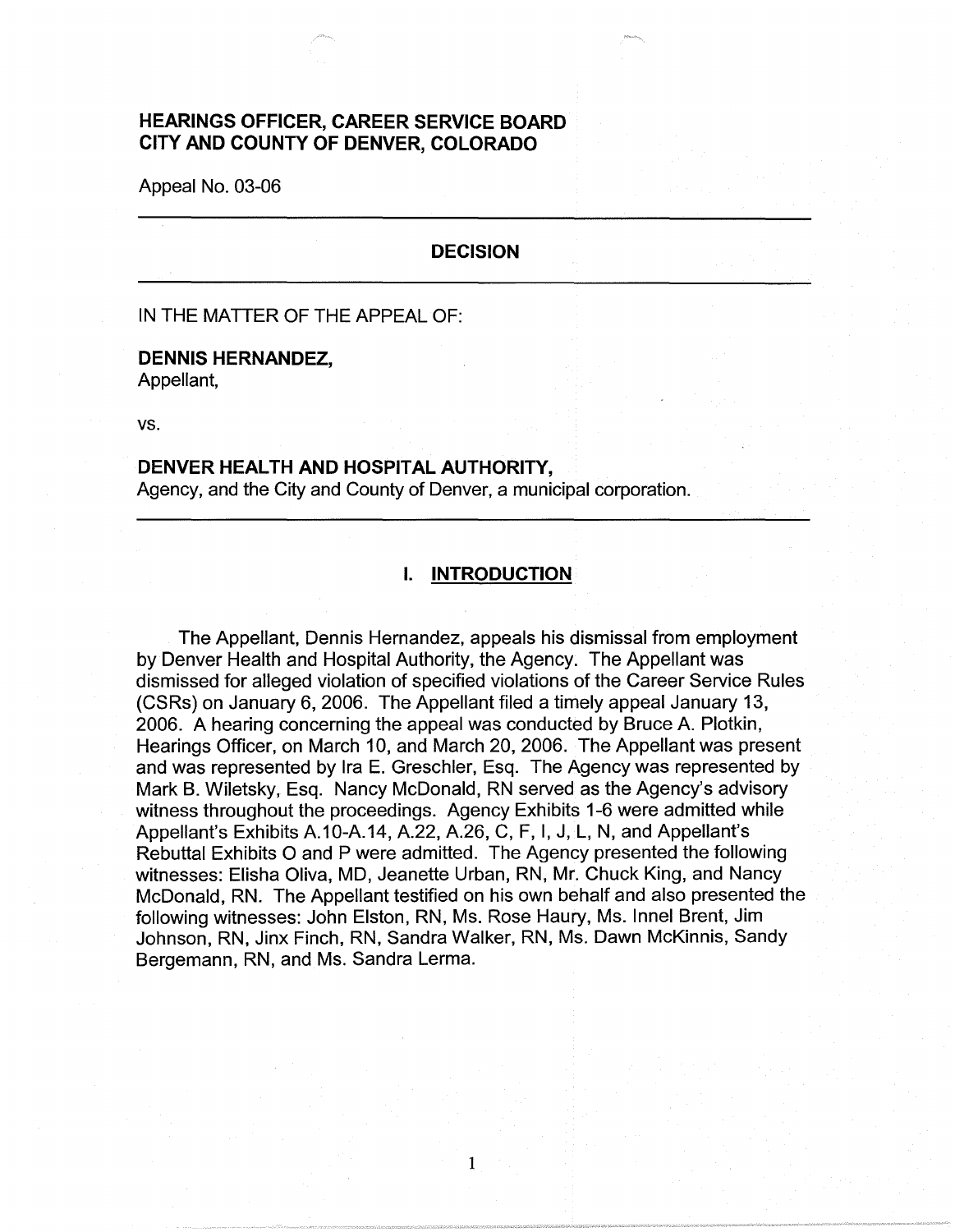## II. **ISSUES**

The following issues were presented for appeal:

A. whether the Appellant violated any of the following CSRs: 16-50 A, 7), 10). 20), or CSR 16-51 A. 2), 4 ), 5), 10), or 11 );

B. if the Appellant violated any of the aforementioned CSRs, whether the discipline imposed conformed with, and fulfilled the purpose of discipline, under CSR 16-10;

C. whether the Agency unlawfully discriminated against the Appellant based on either his age or his Hispanic origins;

D. whether the Agency unlawfully harassed the Appellant;

E. whether the Agency unlawfully retaliated against the Appellant;

F. if the Agency engaged in unlawful discrimination, harassment, or retaliation against the Appellant, whether the Agency would have dismissed the Appellant for other, non-discriminatory, non-harassing reasons.

### Ill. **FINDINGS**

For 13 years, the Appellant was a Registered Nurse in the psychiatric ward of the Denver Health Medical Center. He was generally well-liked by the doctors he served, by the patients he attended, and by his peers. It also appears he was effective or even excelled in most of his duties; however he was assessed a written reprimand in 1999, and a three-day suspension in 2004, inter alia, for using terms of endearment such as "baby," "honey," and "momma," with female co-workers and patients.

On April 4, 2005, the Appellant filed a complaint against his supervisor, Nancy McDonald, RN and others in which he alleged McDonald harassed him by creating a hostile work environment. The complaint also alleged discrimination based upon the Appellant's national origin, Hispanic. Appellant's Rebuttal Exhibit P. The investigation, conducted by Chuck King, Manager of Employee Relations at the Agency, concluded there was no discrimination as alleged by the Appellant.

It was evident the relationship between the Appellant and McDonald was, at best, strained. Seven witnesses testified McDonald appeared to be "overly sensitive" toward or "picked on" the Appellant. The tension between them was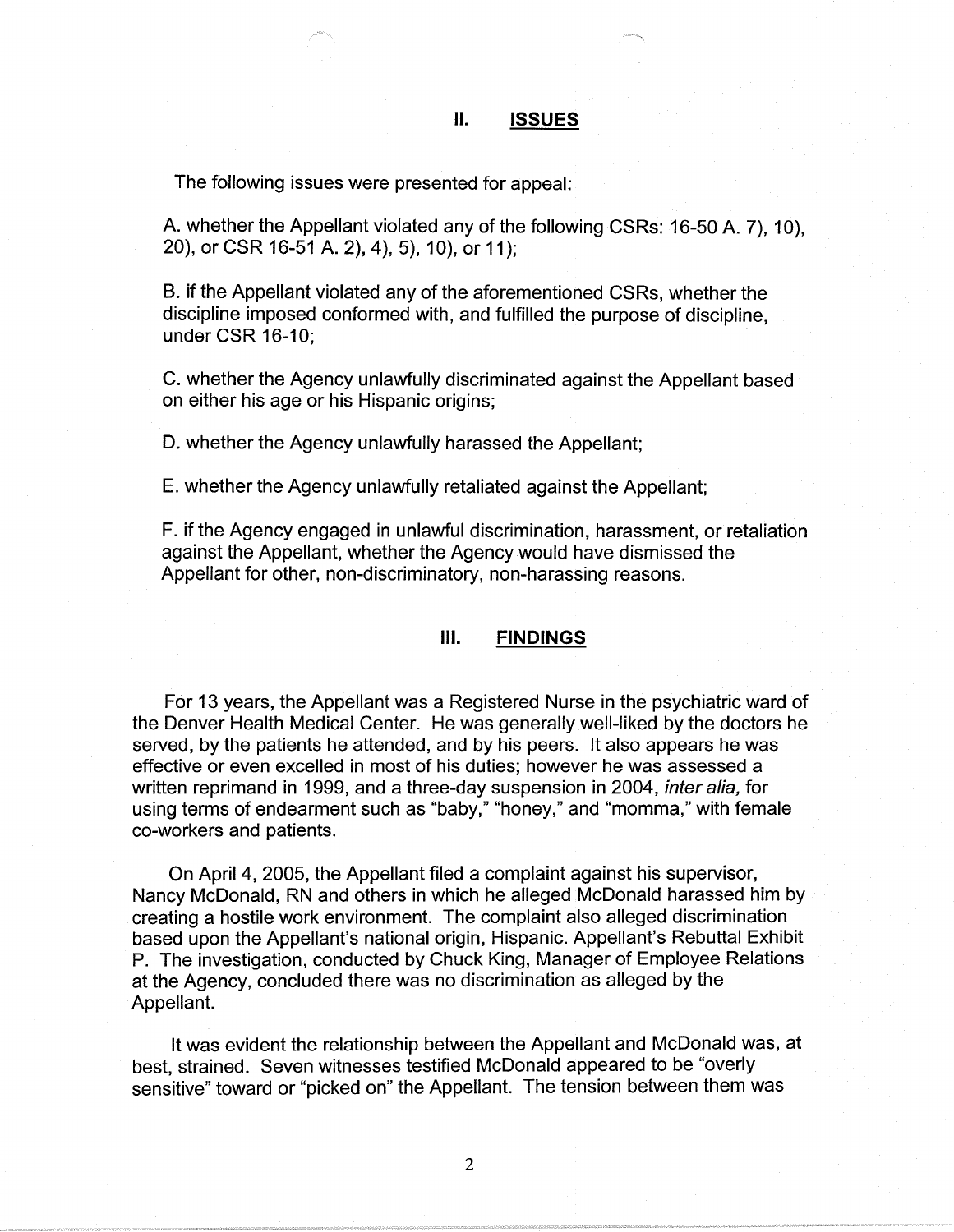apparent to others in the Psychiatric Ward. Nonetheless, the Agency decided discipline was warranted based upon the following two reports.

A. Between October and December 2005, Dr. Oliva, a female resident, served a rotation at the Agency. Shortly after she began, she had a "disagreement" with McDonald on October 27, 2005. Oliva called McDonald later the same day to smooth things over and to explain why she had a bad day. Oliva explained the Appellant approached her from behind, either touched, grabbed, or stroked her ponytail and said "oh, it's so soft," or that he liked her hair that way. She did not say anything to the Appellant, but explained the incident "kinda threw my day." [Appellant testimony]. She also told McDonald the Appellant, at some earlier unspecified times, called her "babe" or "baby," said "let me take care of you," and asked "[d]o you have a sister?" Oliva took the last statement to mean the Appellant wanted to know if she had a sister he could meet. She described her reaction to the Appellant's various acts as "uncomfortable," or "irritated" or "taken aback." It appears these incidents were isolated. Oliva did not address these earlier issues with the Appellant, but explained to McDonald she felt the contact and references were inappropriate, unprofessional and offensive. [Exhibit 1.2, Oliva testimony].

McDonald referred Oliva to King. King asked Oliva to write a formal complaint, but Oliva refused because she was concerned her working relationship with the Appellant and others might be affected. King later approached Oliva at work to have her review McDonald's statement relating to the incident, but Oliva told him "[p]lease don't ever come up to the unit looking for me ever again." Oliva never reviewed McDonald's statement. After October 27, Oliva stated she dreaded having contact with the Appellant, even though their duties required them occasionally to work together. McDonald did not pressure Oliva to pursue the matter. [Oliva, McDonald testimony].

B. Since the Psychiatric Unit functions 24 hours per day in three shifts, at each shift change there is a brief "change meeting" during which outgoing staff explain the status of patients and incidents about which oncoming staff should be aware. On November 4, 2005, either immediately before or just after the change meeting began, the Appellant entered, snapping his fingers above his head, and gyrating his hips. He exclaimed "it's the luuuuv dance!" This lasted some five to ten seconds until the Appellant saw McDonald. He quietly said "oops," and sat down without further incident. McDonald did not say anything to the Appellant about either the Oliva or "love dance" incidents until serving him with a contemplation of discipline on December 9, 2005.

A pre-disciplinary meeting with the Appellant was held on January 5, 2006. Following the meeting, the Agency issued its notice of disciplinary action terminating the Appellant's employment the following day, effective immediately. This timely appeal followed.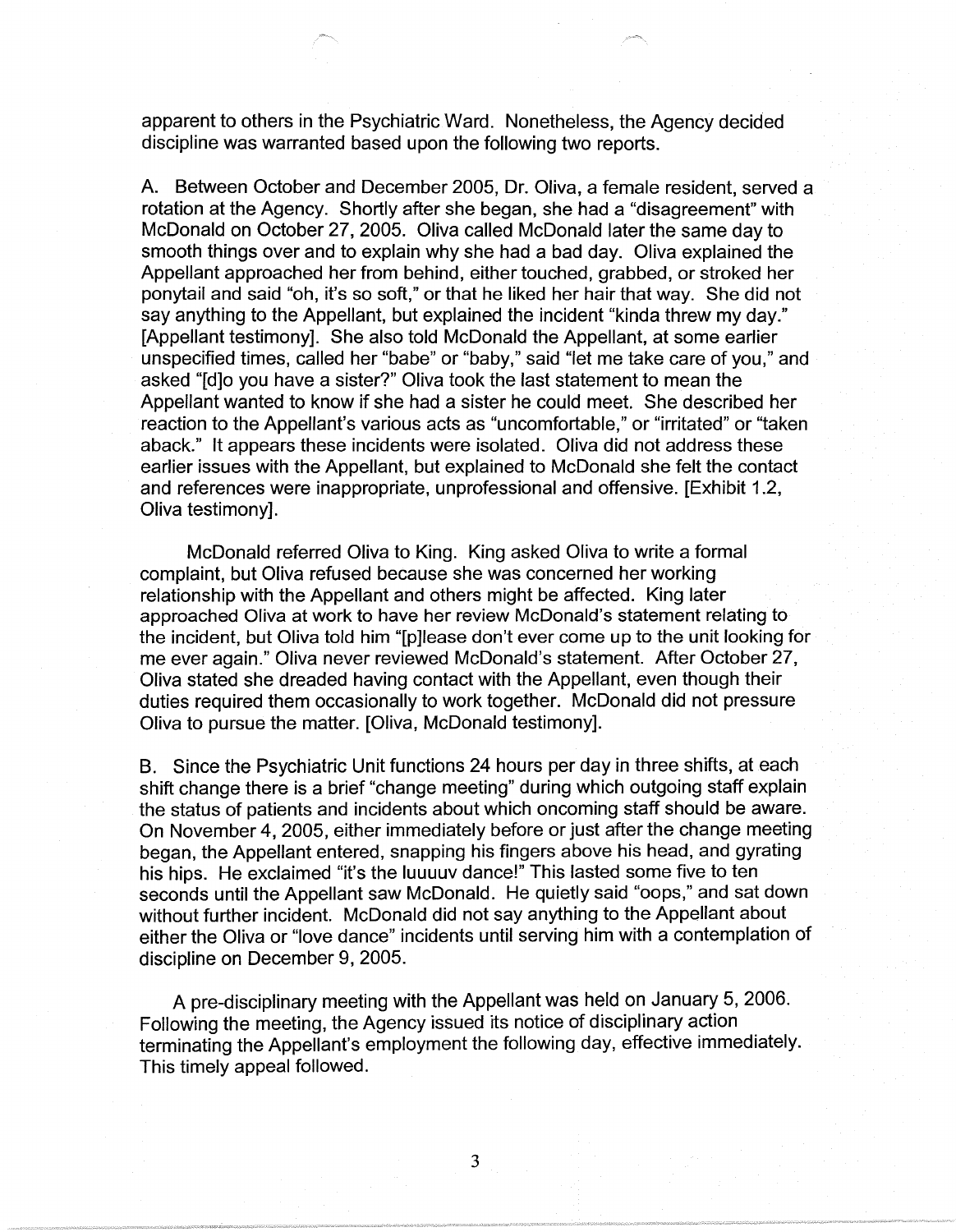## **IV. ANALYSIS**

The Agency alleged the Appellant violated the following Career Service Rules, each of which is treated in the order alleged.

# **A. CSR 16-50 A. 7) Refusing to comply with the orders of an authorized supervisor or refusing to do assigned work which the employee is capable of doing.**

Here, the Agency must demonstrate: (1) someone with proper authority within the Agency gave an order to the Appellant; (2) the order was reasonable; (3) the Appellant had reasonable notice of the order; (4) the Appellant was capable of complying; and (5) the Appellant refused to comply. See In re Trujillo, CSA 28-04, 9-10 (5/27/04), In re Tina Martinez, CSA 19-05, 6 (6/27/05), In re Conway, CSA 40-05, 3 (8/16/05). The Agency claims the Appellant violated prior orders to desist in his use of terms of endearment with female co-workers when he referred to Oliva as "babe" or "baby."

1. Authority. The Appellant did not dispute that two different supervisors disciplined him for his use of terms of endearment. The supervisors in each case ordered the Appellant to desist referring to female employees as "babe," "honey," "sweetie," "sweetheart," and "momma." [Exhibit 5.2, Appellant cross examination]. In addition, previous work reviews by his supervisor contained the same caution. [Exhibit 6.3]. This element is therefore established.

2. Reasonableness. In 1999 the Appellant was issued a written reprimand for his use of terms such as "baby girl," and "oh girl, you are so sexy." [Appellant cross-exam], and he was suspended for three days in 2004, for, *inter alia*, his use of the terms "babe," "honey," "momma," and "sweetie." [Exhibit 5]. While lnnel Brent testified she and the Appellant used to refer to each other as "poppa" and "momma" [Brent testimony], others considered the Appellant's use of such terms inappropriate. In his 2004 suspension, the Appellant made sexually explicit comments to a female co-worker, and questioned her about her sex life, to the alarm of the co-worker. In addition, the Appellant asked another co-worker to give the complainant a condom. Under those circumstances, the Appellant's use of terms of endearment with that co-worker took on a decidedly different tenor, compared with his use of similar terms with a close friend. Other women at that time reported they were offended by the Appellant's use of terms of endearment. [Exhibit 5.2]. In addition, the Appellant was cautioned previously about similar behavior in his work evaluations. [Exhibit 5.3, C-11].

If the Agency ordered the Appellant to desist in his use of the term "momma" with lnnel Brent, the order would have been unreasonable given their close friendship, Brent's consent to use of those terms, and lack of harm to the Agency. However, in light of the previous discipline and work reviews concerning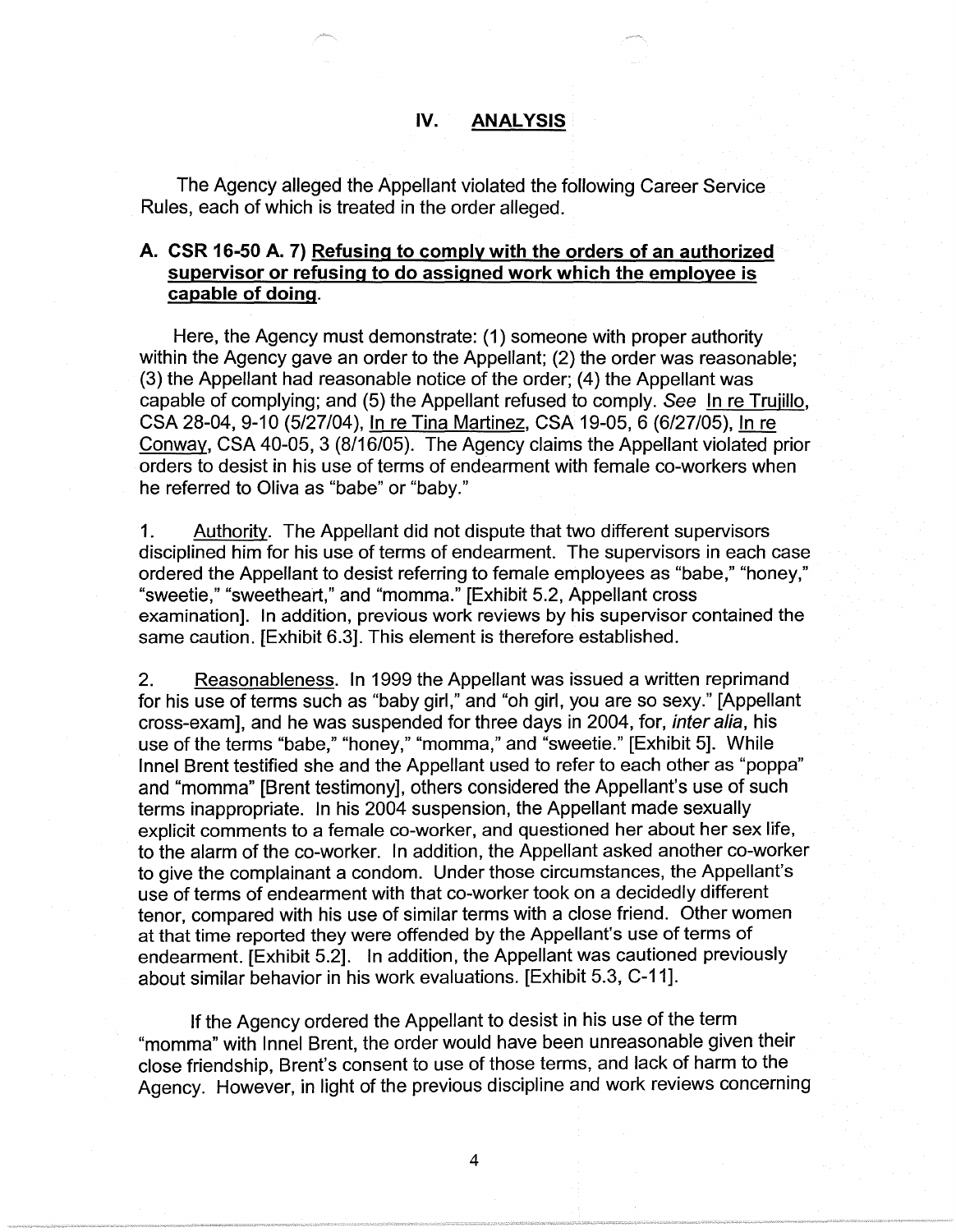the Appellant's inappropriate use of terms of endearment, the Agency's order to desist was reasonable.

3. Ability to comply. There was no dispute over this element.

4. Refusal. The Appellant implicitly denies this element, as he stated he never referred to Oliva by any term of endearment. He also denied ever having touched Oliva's hair. [Appellant testimony]. He also denied engaging in a dance when he entered the change meeting on November 4, 2005. Id. For reasons stated below, the Hearings Officer finds the Appellant's denial unconvincing. The Appellant also testified, alternatively, he has tried to comply, but finds it difficult to change. Either way, the issue remains whether the Appellant's failure to comply with prior orders amounted to a refusal. Proof of refusal requires some evidence of intent to disobey. In re Trujillo, CSA 28-04, 9-10 (5/27/04). The Agency's evidence here is the Appellant's prior failures to heed its orders to desist in his use of terms of endearment.

As there was no witness to the Appellant's alleged violations, the respective credibility of each party must be weighed in order to determine whether the charge is substantiated by a preponderance of the evidence. Oliva's credibility was not challenged, and McDonald apparently put no pressure on her to invent the incidents. [Oliva, McDonald testimony]. Since Oliva testified she was new to the unit and did not even know the Appellant's name at the time of the incidents, it is doubtful she had any underlying motive to harm the Appellant by inventing the interactions between them.

On the other hand, the Appellant admitted he frequently used the terms "babe" and "baby" with female co-workers in the past, and that it was a hard habit to break. [Appellant testimony]. Oliva's recollection of the Appellant's words was therefore consistent with the Appellant's history of using those same terms. Finally, the Appellant testified he did not dispute Oliva's recollection. Id. For these reasons, the Hearings Officer concludes the Appellant did refer to Dr. Oliva as "babe" or "baby".

Regarding the "love dance" incident, the Appellant's own witness, John Elston, stated the Appellant entered the meeting laughing and doing a little dance which Elston had seen him do 80-120 times before. Elston recalled the Appellant declaring "it's all about the love," but emphatically denied the action was sexual in nature. Elston explained the Appellant often joked around to lighten the mood in what can be a very trying environment. [Elston testimony]. The Appellant did not challenge Elston's recollection, and the Hearings Officer finds Elston's testimony credible. The Hearings Officer concludes the two events occurred as alleged in the Agency's notice of discipline. The next step is to determine whether the Appellant intentionally failed to comply with prior Agency orders in the incidents involving Oliva, and at the November 4 change meeting.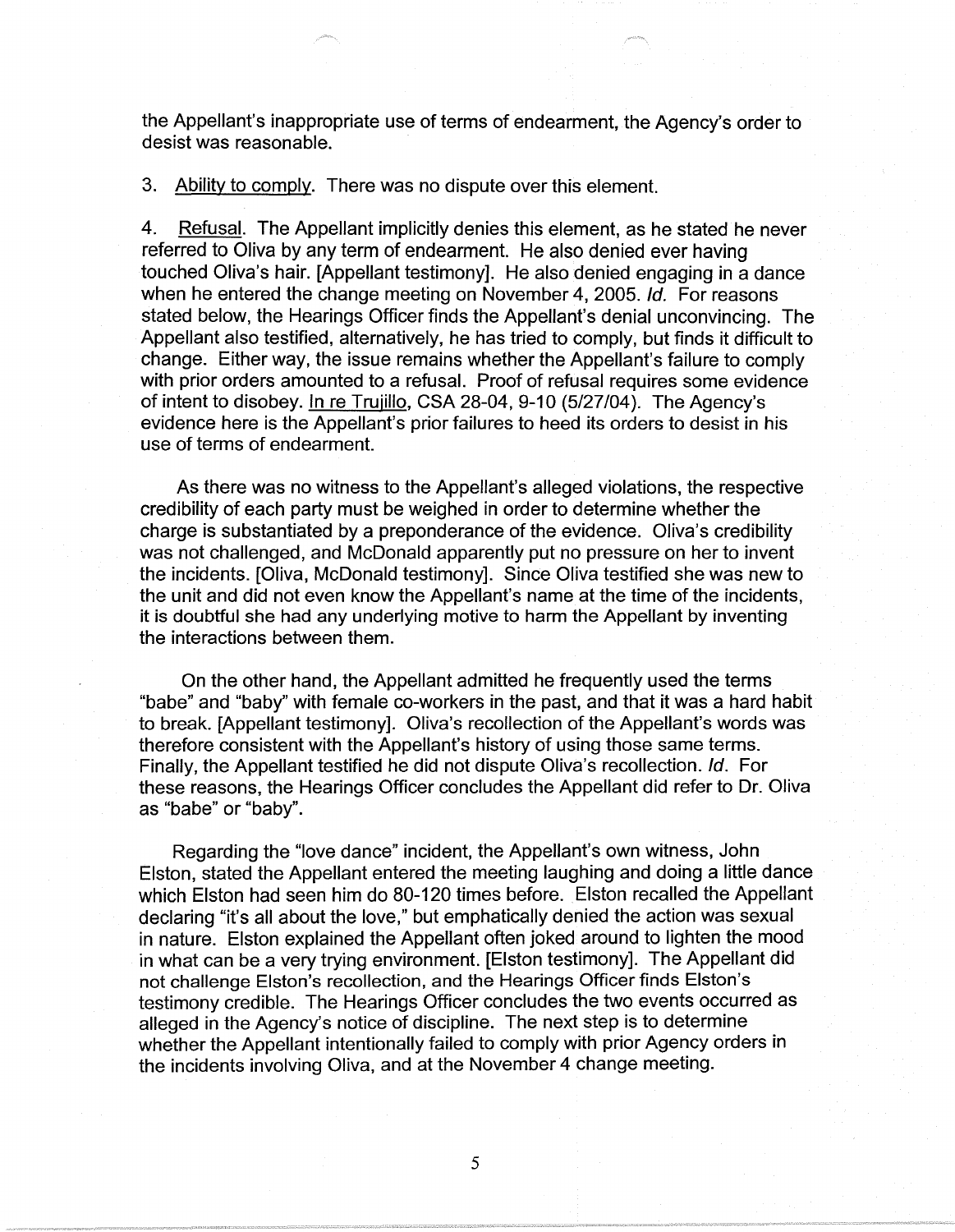As referenced above, the Appellant had been disciplined in 1999, and again in 2004, for his refusal to comply with directives to cease calling female coworkers by affectionate names. In addition, at least one work review gave the same directive. Therefore, not only had the Appellant been given ample notice of the directive to change, but the nature of the notice  $-\frac{1}{2}$  disciplinary actions and an annual review - added gravity to those communications, making it unlikely there was any possibility the Appellant was no longer aware of the directive when he addressed Oliva as "babe" or "baby." Given these circumstances, the Hearings Officer concludes the Appellant was aware of, and intentionally ignored, his supervisor's order when he addressed Oliva as "babe" or "baby" in violation of CSR 16-50 A. 7). The Agency failed to produce any evidence the Appellant's dance on November 4, 2005 was a violation of this rule.

### **B. CSR 16-50 A. 10) Discrimination or harassment of any employee or officer of the City and County of Denver for any reason ...**

Discrimination concerns the unfair or unequal treatment of a person, or group, based upon race, color, age, national origin, religion, sex, disability or veteran status. Katz v. City of Aurora, 85 F. Supp. 2d 1012 (D. Colo., 2000). It was unclear from the Agency's case what actions by the Appellant were deemed discriminatory, since the Appellant was not in a position to create an unfair or unequal treatment of Oliva by his actions.

Harassment is the creation of a hostile work environment. Harris v. Forklift Sys., 510 U.S. 17 (1993). The harassing conduct must be sufficiently severe or pervasive to alter the conditions of the victim's employment and create an abusive working environment. Id. In order to sustain a violation under the harassment component of this rule, the conduct must be either so severe that a single incident merits discipline, or the offensive conduct, while not sufficiently outrageous to warrant action for any one incident, must be sufficiently pervasive to violate the rule. It may be helpful to think of the severe and pervasive variations, above, as a graph where the X coordinate represents the severity of conduct while the Y coordinate represents pervasiveness, so that both a single but outrageous action, and a minor offense repeated over many months, might contain points at a same level, therefore meriting similar discipline.

Under a reasonable person standard, nothing in the record, suggests the Appellant's actions toward Oliva were either sufficiently outrageous or sufficiently pervasive to merit action under this rule, so the Appellant's behavior toward Oliva, alone, does not rise to the level of actionable harassment. See In re Tafoya, CSA 72-04, 8 (9/21/04). Simple teasing, offhand comments, and isolated incidents (unless extremely serious) will not amount to discriminatory changes in the terms and conditions of employment. Faragher v. City of Boca Raton, 524 US 775, 778 (1998). Moreover, since Oliva viewed the Appellant's conduct as uncomfortable or irritated, but not abusive, then the Appellant's conduct did not alter the conditions of the Oliva's employment in violation of this rule. Harris v. Forklift Sys., 510 U.S. 17, 21-22 (1993).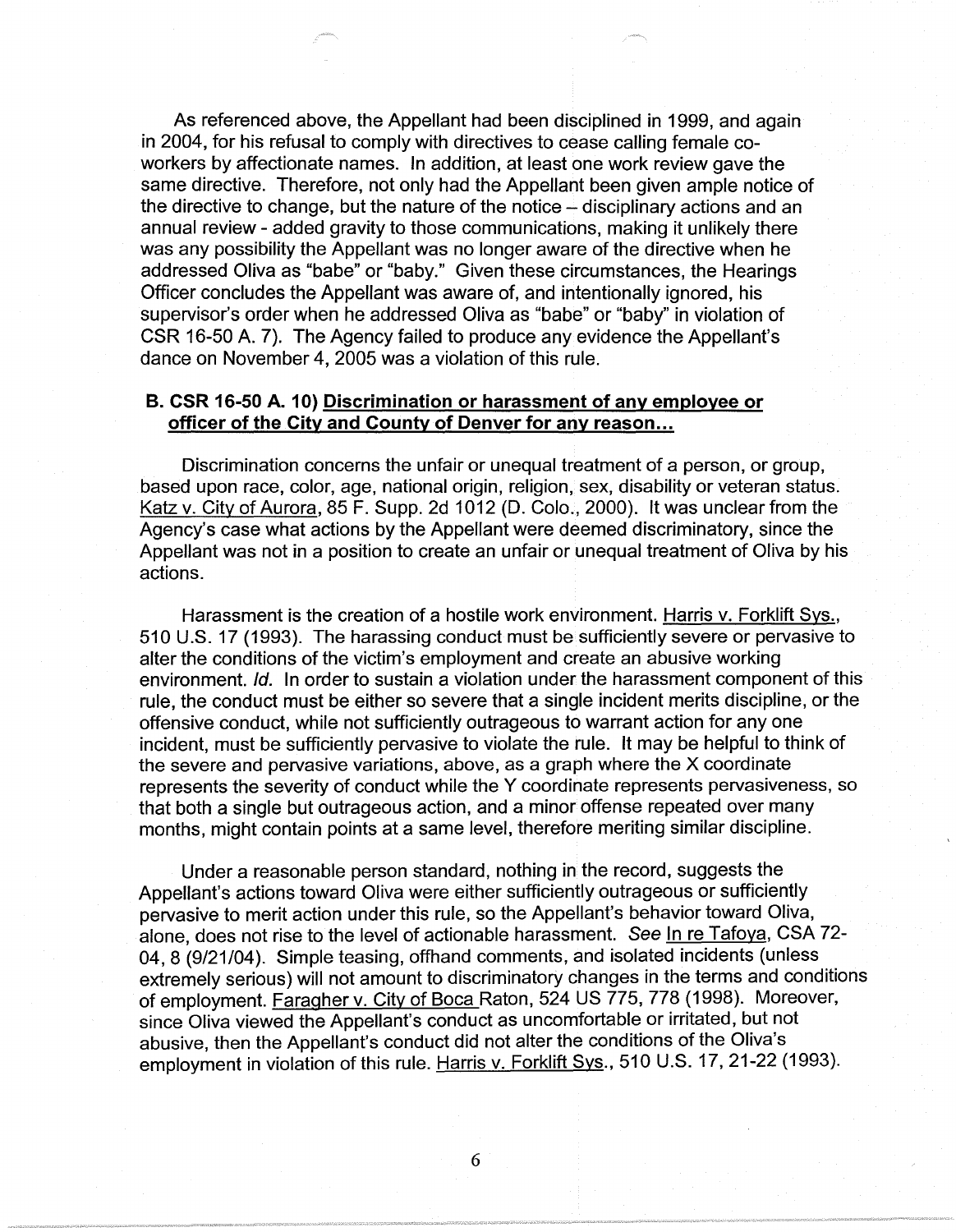In addition, neither Oliva nor any supervisor informed the Appellant that his conduct toward Oliva was offensive, until the Agency served its notice of discipline on the Appellant. Such notice is necessary where the conduct is not objectively discriminatory as is the case here. Under these circumstances, the Agency failed to establish a violation of CSR 16-50 A. 10) by a preponderance of the evidence.

### **C. CSR 16-50 A. 20) Conduct not specifically identified herein may also be cause for dismissal.**

The Agency identified the specific conduct, described above, as its basis for discipline. No other basis for discipline is found. Therefore the Hearings Officer declines to apply this rule.

## **D. CSR 16-51 A. 2) Failure to meet established standards of performance including either qualitative or qualitative standards.**

This rule covers performance deficiencies that can be measured either by qualitative or quantitative standards such as those one would find in a performance evaluation. In re Castaneda, CSA 79-03, 12 (12/18/02). The Agency cautioned the Appellant in his 2003 performance review that he continued to offend and to make female co-workers and patients uncomfortable in how he addressed them. [Exhibit 5.3, C.11]. The Appellant's addressing Oliva as "babe" or "baby" - the very terms about which he was previously advised constitute a violation of CSR 16-51 A. 2.

### **E. CSR 16-51 A. 4) Failure to maintain satisfactory relationships with coworkers, other City and County employees or the public.**

Oliva was a co-worker of the Appellant during the time he touched her hair and referred to her as "babe" or "baby." Oliva testified that after the aforementioned incidents she dreaded working with the Appellant. The Appellant's denial of the incidents has already been discounted. The question remains whether Oliva's reaction to the Appellant's conduct is sufficient to find a violation of this rule. A less than ideal working relationship with others does not, by itself, establish a violation of this rule, which requires proof the working relationship is not satisfactory. In re Keegan, CSA 69-03, 11 (3/31/04). Despite Oliva's stated dread at working with the Appellant, the Agency presented no evidence that Oliva and the Appellant were unable to work effectively together following any incident of which Oliva complained. Oliva did not report the earlier incidents and adamantly refused to file a complaint. [Oliva testimony]. Given these circumstances, the Hearings Officer finds the Agency did not meet its burden to prove the Appellant violated CSR 16-51 A. 4) by a preponderance of the evidence.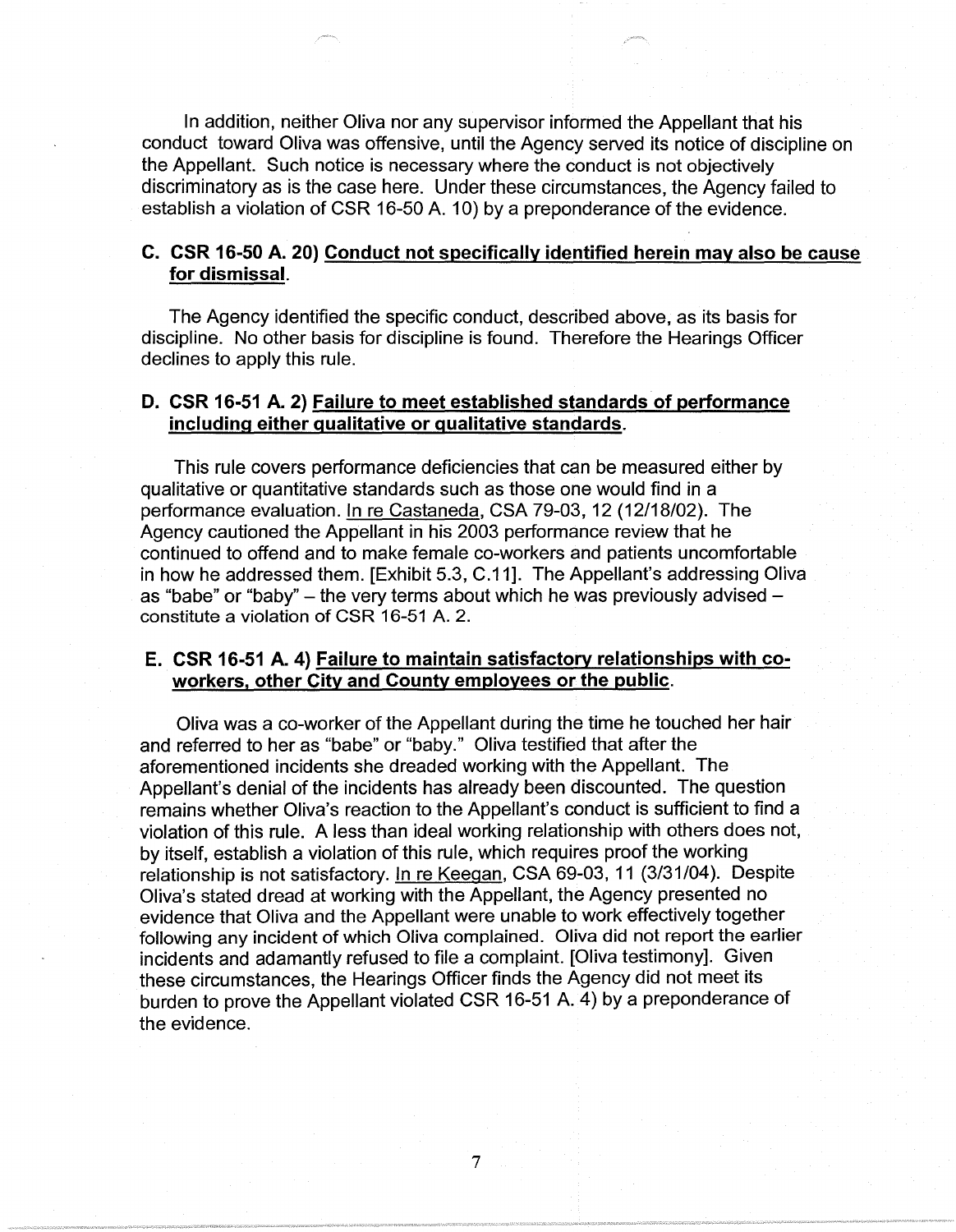### **F. CSR 16-51 A. 5) Failure to observe departmental regulations**

Denver Health Employee Principles and Practices #4-106: Sexual harassment and Discrimination. [Exhibit 2]

Sexual harassment is defined in the Agency's regulations as "unwelcome sexual advances, requests for sexual favors and other physical, verbal, or non-verbal conduct based on sex. Id. The Hearings Officer finds the Appellant's behavior toward Oliva did not meet the Agency's definition for sexual harassment. Oliva conveyed her dismay at the Appellant's lack of professionalism and inappropriate crossing of a professional/familiar boundary, but she did not convey the sense that his conduct was sexually oriented. Most telling was her response to the question how she felt about the Appellant's asking if she had a sister. Oliva stated "I can't really infer what he meant by that question," and in response to how she felt about being called "babe" "baby" or "honey," Oliva suggested, inconclusively, that maybe the Appellant was "hitting" on her, and that she had never been addressed that way in professional circles. The case law does not generally support a finding of sexual harassment and sexual discrimination in cases involving conduct similar to that of the Appellant.<sup>1</sup>

The Agency advanced no evidence that the Appellant discriminated against Oliva or subjected her to sexual harassment. For reasons here and immediately above, the Agency failed to prove the Appellant violated the above-cited Agency regulation, and consequently failed to prove the Appellant violated CSR 16-51 A. 5).

### **G. CSR 16-51 A. 10) Failure to comply with the instructions of an authorized supervisor.**

As found above in paragraph IV A., the Agency established the Appellant ignored his supervisor's order to desist in addressing female co-workers with terms of endearment. This rule differs from CSR 16-50 A. 7) only in that intent is not required to find a violation hereunder. Thus, for the same reasons as found in the discussion of CSR 16-50 A. 7) above, the Hearings Officer finds the Appellant also violated CSR 16-51 A. 10) by a preponderance of the evidence.

## **H. CSR 16-51 A. 11) Conduct not specifically identified herein may also be cause for progressive discipline.**

The Agency identified the specific conduct described above as its basis for discipline. No other basis for discipline is found. Therefore the Hearings Officer declines to apply this rule.

In a case similar to the instant case, an Appellant's termination for calling a subordinate "sweet thing" more than once was reduced to a 30-day suspension where the court found his comments were in violation of agency rules but not sexual harassment, the Appellant had a long work history with his agency, and the court determined a monetary loss was a more appropriate penalty to the offense. Dubiel v. USPS, 54 MSPR 428, 433-34 (1992).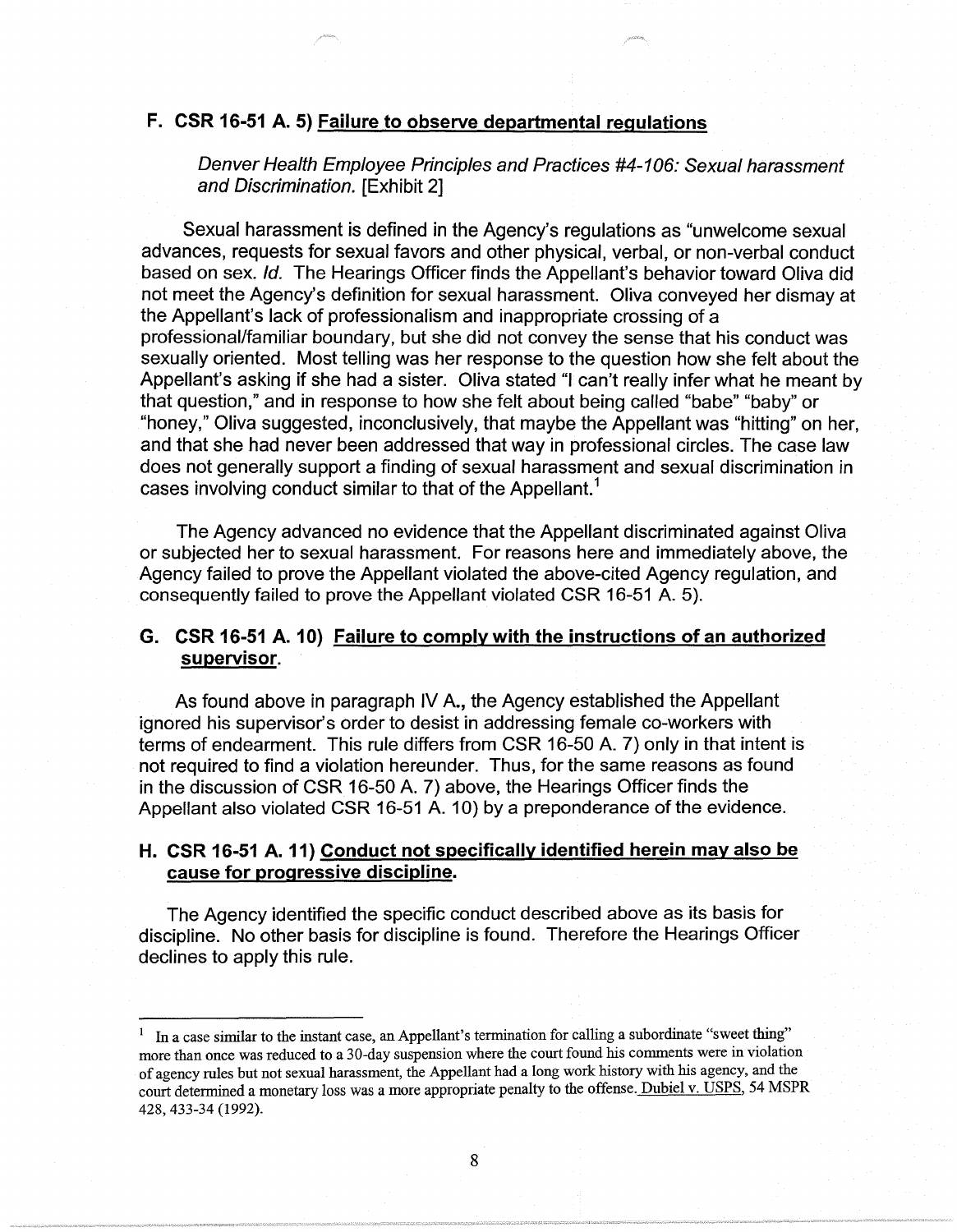### **V. APPELLANT'S DISCRIMINATION CLAIMS**

#### A. Race Discrimination.

The requirements for establishing an employment discrimination case are: 1. the employee belongs to a protected class; 2. the employee was qualified for the job at issue; 3. despite his qualifications, the employee suffered an adverse employment decision e.g. a demotion or discharge or a failure to hire or promote; and 4. the circumstances give rise to an inference of unlawful discrimination. In re Cobb, CSA 163- 03 (2/5/04 ).

The Appellant claims the Agency engaged in unlawful discrimination against him based upon his Hispanic origin, a protected class. His evidence was that the Manager of Employee Relations, Chuck King, undertook an investigation following the Appellant's complaint of discrimination and harassment, filed April 2005. King concluded there was no evidence of either discrimination or harassment [Appellant's rebuttal Exhibit P]; however, the Appellant claimed the King report shows that, out of four Hispanic males supervised by McDonald, two, including the Appellant, were disciplined within the same year as the Appellant. [McDonald cross-examination]. This evidence fails to establish an inference of discrimination as the other Hispanic male was terminated for excessive absenteeism, and was therefore not similarly situated to the Appellant. See Mensah-Sowah v. Bridgestone/Firestone, 1996 U.S. App. LEXIS 24967 (10th Cir. 1996).

The Appellant also offered testimony from Rose Haury, a Psychiatric Technician who works with the Appellant. Haury recalled another nurse uses terms of endearment similar to those employed by the Appellant, but was unaware if the other nurse was made aware of, or was disciplined for it. Haury did not state whether she was aware either of the national origin of the other nurse, and did not state when, and under whose supervision, this occurred. In short, Haury's testimony did not identify a similarly situated employee for purposes of establishing the Appellant's discrimination or harassment claims.

The Appellant stated he was previously disciplined by a different supervisor for his persistent use of terms of endearments, but acknowledged he respected the prior supervisor and had no issue with the discipline assessed by her. [Appellant crossexam]. The Appellant therefore fails to establish how his evidence infers causation between the Agency's discipline and discriminatory intent. Had the Appellant established causation, the Agency presented a valid business reason to assess discipline, his failure to heed prior discipline. For these reasons, the Appellant's national origin discrimination claim fails.

#### 8. Age Discrimination.

To establish a prima facie case of age discrimination, the Appellant must show membership in a protected age group, more than 40 years old, an adverse employment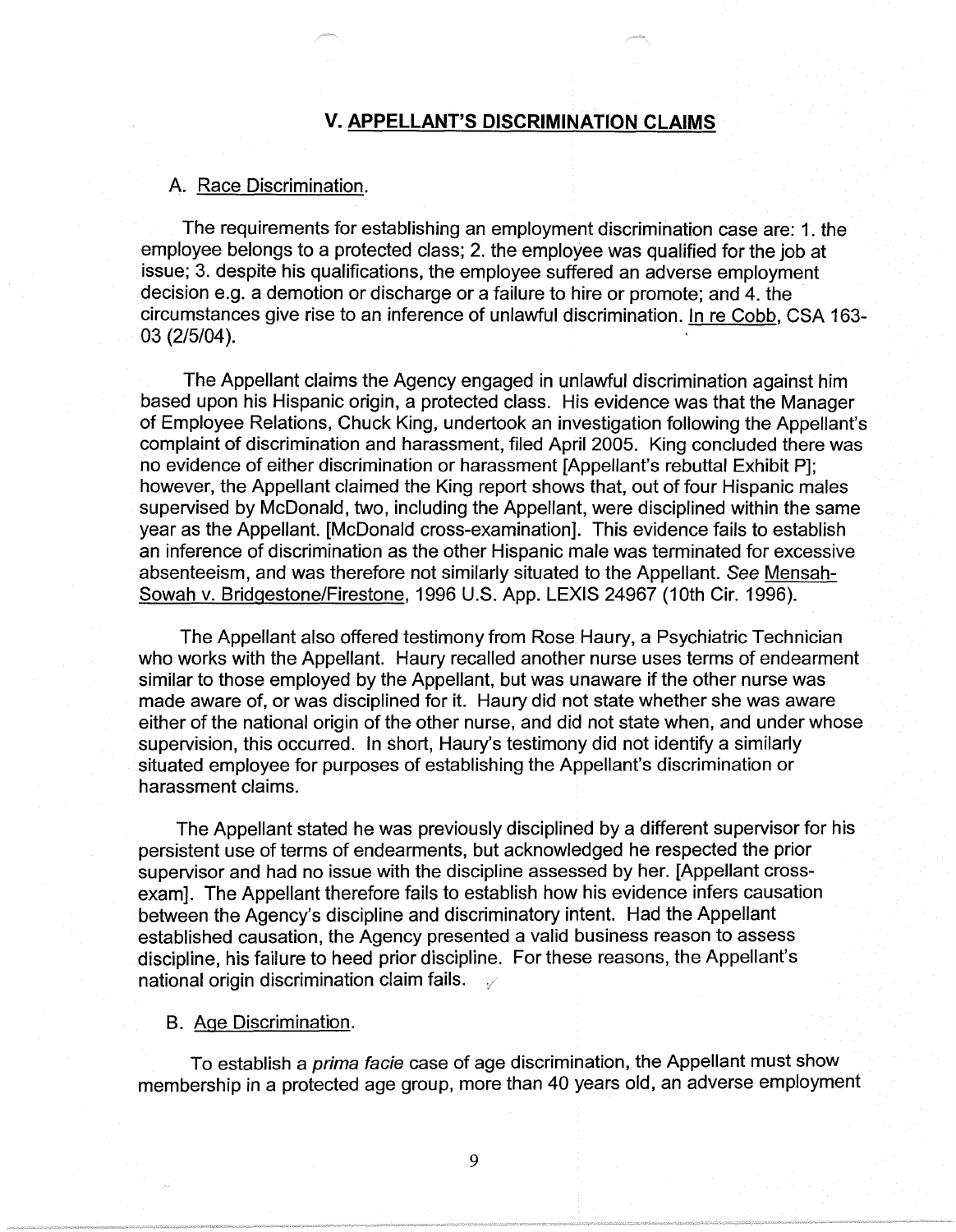action, and that similarly situated employees were treated differently. The Appellant failed to establish whether any younger person who also used terms of endearment was disciplined less severely, or at all. He presented no evidence to show McDonald was even aware of his age. Haury did not testify whether she was aware of the age of the nurse who also uses terms of endearment. The Appellant therefore failed to establish a prima facie case for his age discrimination claim.

### **VI. APPELLANT'S HARASSMENT CLAIM**

The Appellant claims harassment under CSR 15-100 et seq. He also claims harassment under a theory of national origin discrimination, and under a theory of age harassment. [Appellant's Amended Pre-hearing Statement]. The test to establish harassment is well established: the Appellant must show, under the totality of the circumstances, (1) the harassment was pervasive or severe enough to alter the terms, conditions, or privilege of employment, and (2) the harassment was based upon a protected status or stemmed from animus against a protected status. In addition, a showing of pervasiveness requires more than a few isolated incidents of enmity based upon his protected status. He must produce evidence to show that the workplace was permeated with discriminatory intimidation, ridicule, and insult sufficiently severe or pervasive to alter the conditions of his employment and create an abusive working environment. Bloomer v. UPS, 94 Fed. Appx. 820 (10th Cir. 2004). The Appellant claims the following facts substantiate his harassment claims.

(1) In March 2005, McDonald assessed a verbal reprimand against the Appellant for failing to type his progress notes rather than write them due to his allegedly poor handwriting. [Exhibit 4]. Then one month later, McDonald assessed a written reprimand for the same reason. [Exhibit 3]. (2) In April 2005 the Appellant brought discrimination and harassment claims against McDonald. [Appellant's Rebuttal Exhibit P]. One of the Appellant's main assertions underlying his claim was McDonald required him, and no other staff member with poor writing, to type his patient progress notes. The investigation into the Appellant's claims concluded there was insufficient evidence to substantiate the Appellant's claims. (3) The Appellant also claimed McDonald informed him about complaints<sup>2</sup> against him without specifying who made the complaints. [Appellant testimony].

Regarding the Appellant's handwriting, some of the Appellant's witnesses suggested he was "picked on" by McDonald compared with others under her charge. [Johnson, Finch, Walker, Elston, McKinnis, Bergeman, Hauer testimony], while others acknowledged the Appellant's handwriting is difficult to read. [Finch, Johnson]. Johnson was unable to state how McDonald treats others, Walker was unable to state whether others were disciplined for failing to type their notes, and Bergemann did not offer any testimony regarding whether others under McDonald's command were disciplined or

<sup>&</sup>lt;sup>2</sup> The Appellant never specified the nature of the complaints.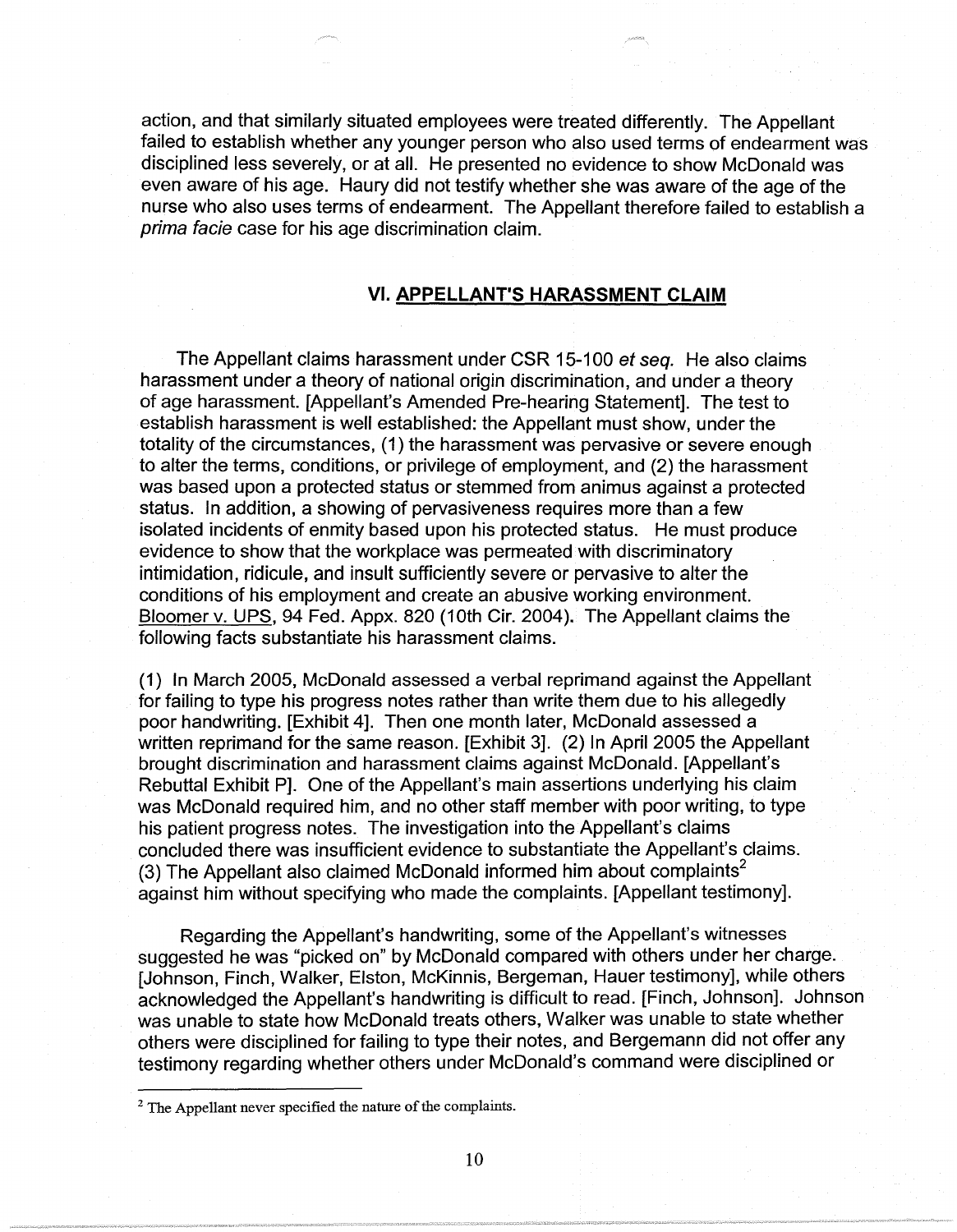otherwise advised about bad handwriting. Most importantly, no witness observed that McDonald harassed the Appellant based either upon his national origin or his age, as asserted by the Appellant, and as required by the Bloomer test, above.

Next, regarding unspecified complaints made against him, the Appellant stated "[s]he had a complaint for me every other day, almost, but she never told me who was complaining." The Appellant presented no evidence upon which this claim might relate to a protected status. Rather this evidence sounds more in the nature of a personal opinion. Statements of personal opinion, even when reflecting a personal prejudice or bias, do not constitute direct evidence of discrimination. Shorter v. ICG Holdings, Inc., 188 F.3d 1204, 1207 (10th Cir. 1999). Moreover, the tension between McDonald and the Appellant appears to be a mutual creation, as some witnesses indicated the Appellant was unresponsive or even antagonistic toward any criticism by McDonald. [Haury testimony, Appellant's Rebuttal Exhibit P]. Finally, at hearing, the Appellant reiterated his 2004 claims concerning harassment, but did not provide new evidence.

Under the totality of the circumstances described above, the Appellant's evidence upon which his harassment claims were made do not show McDonald's harassment, if any, was pervasive or severe enough to alter the terms, conditions, or privilege of employment, nor did the Appellant show that McDonald's actions against him stemmed from national origin or age animus. Bloomer  $@$  825. The Appellant's harassment claims therefore are not proven by a preponderance of the evidence.

### **VII. RETALIATION**

In order to establish a claim for retaliation, the Appellant must demonstrate causation between a protected activity undertaken by him and some adverse action by the Agency. Robben v. Runyon, 2000 U.S. App. LEXIS 1358 (10th Cir. 2000). In addition, the Appellant must prove the Agency action was intentionally retaliatory. Gunnell v. Utah Valley State College, 152 F.3d 1253 (10th Cir. 1998).

The Appellant's formal complaint in April 2004 against his supervisor, McDonald, qualifies as a protected action. Id. On the other hand, the Agency dismissed the Appellant over one and one half years after his complaint about McDonald, so the temporal connection between the protected activity and the Agency action is too tenuous to infer causation,<sup>3</sup> absent other evidence of retaliatory intent. See id at 1263.

<sup>&</sup>lt;sup>3</sup> 1  $\frac{1}{2}$  months between protected activity and adverse employer action was deemed sufficiently proximate to infer causation, while 3 months was found too remote (Freeman v. Santa Fe Ry., 2000 U.S. App. LEXIS 22343 (10th Cir. 2000)., and 4 months too remote (Hemsing v. Philips Semiconductors, 1999 U.S. App. LEXIS 15152 {10th Cir. 1999).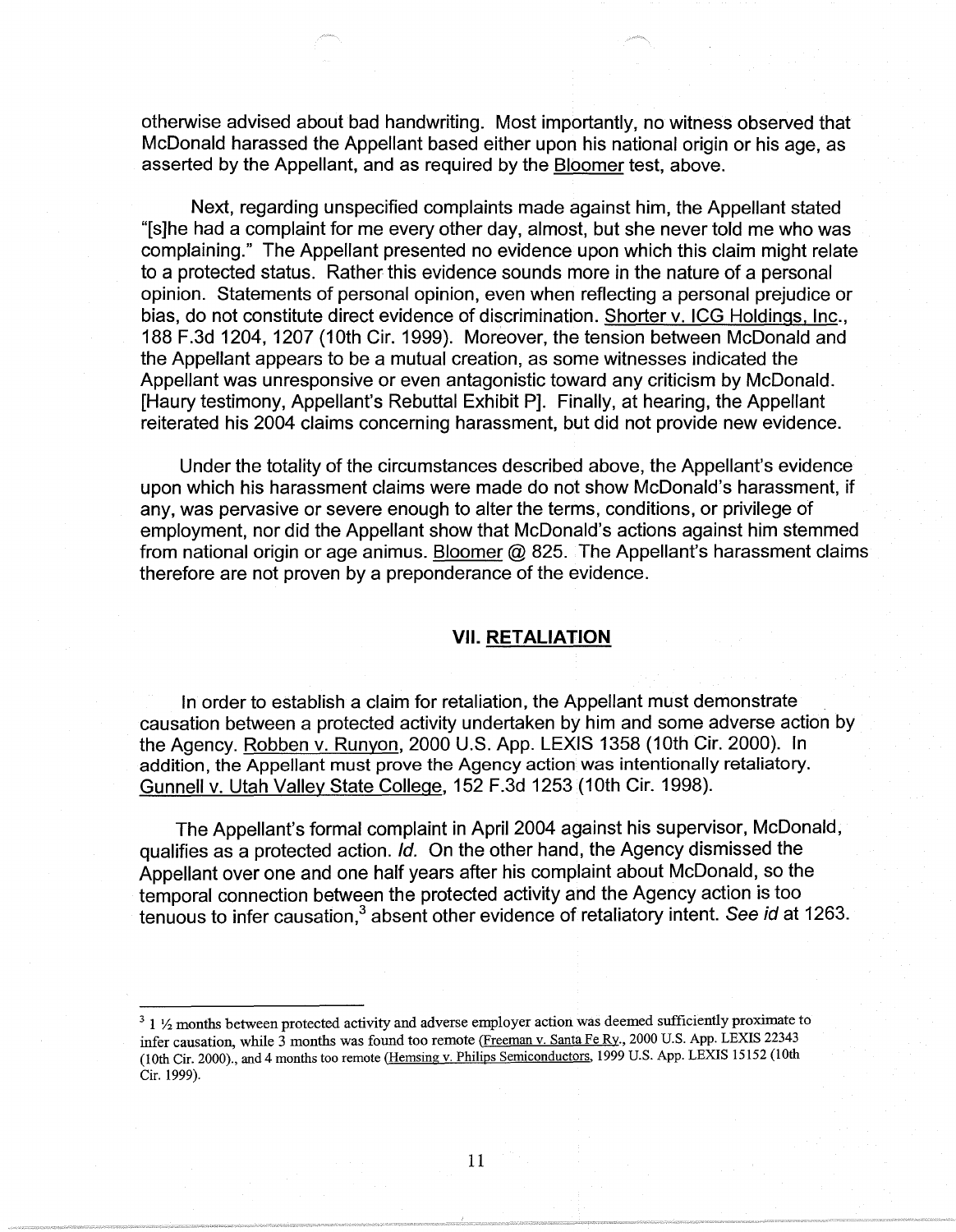#### **VIII. CONCLUSION**

The Agency proved, by a preponderance of the evidence, the Appellant refused to obey a reasonable order of a supervisor, failed to meet established standards, and failed to comply with a reasonable order of a supervisor with respect to his conduct toward Oliva on and prior to October 27, 2005. The evidence indicates the November 4, 2005 "love dance" incident was just as likely a harmless jest intended to lighten a somber work environment, as it was an outrageous and disruptive, or sexually demeaning act. Therefore, the Agency failed to prove by a preponderance of the evidence the Appellant violated any Career Service Rule regarding the "love dance" incident.

#### **IX. LEVEL OF DISCIPLINE**

The correct test to determine the propriety of discipline is whether the degree of discipline is reasonably related to the seriousness of the offense, taking into consideration the Appellant's past disciplinary record. CSR 16-10. Discipline is reasonably related if it falls within the range of reasonable alternatives available to a reasonable, prudent agency administrator. In re Armbruster, CSA 377-01 (3/22/02), citing Adkins v. Div. of Youth Services, 720 P.2d 626 (Colo. App. 1986). In determining whether the discipline imposed is within the range of reasonable alternatives, the hearings officer will not disturb the Agency's determination of the severity of the discipline unless it is clearly excessive or based substantially on considerations that are not supported by a preponderance of the evidence. Id.

The discipline imposed by the Agency was assessed under the assumption the Appellant engaged in sexual harassment against a co-worker, and especially that his sexual harassment was repetitive, based on prior discipline. [Exhibit 5]. However, the evidence does not sustain the conclusion that his conduct with Oliva was sexual harassment. Therefore, prior discipline must be considered only for its value in failing to meet established standards and for refusing and failing to comply with the instructions of an authorized supervisor, but not as indicative of unabated sexual harassment which created a hostile work environment. Without having established sexual harassment, and having failed to establish any rule violation for one of the two cited incidents, the Agency's justification for termination is significantly diminished. Another factor to consider is the Appellant generally had served the Agency well for thirteen years.

In terms of discipline, what this case boils down to is whether, even in light of two prior violations for similar conduct, firing someone is a reasonable action to take for calling a co-worker "babe" and saying "[your hair] is so soft." The Appellant's disciplinary history indicates some action is justified due to his prior refusal to comply with instructions; however, the Appellant's struggle to amend his behavior, as attested by lnnel Brent, the infrequency of the offensive conduct and, most importantly, and the